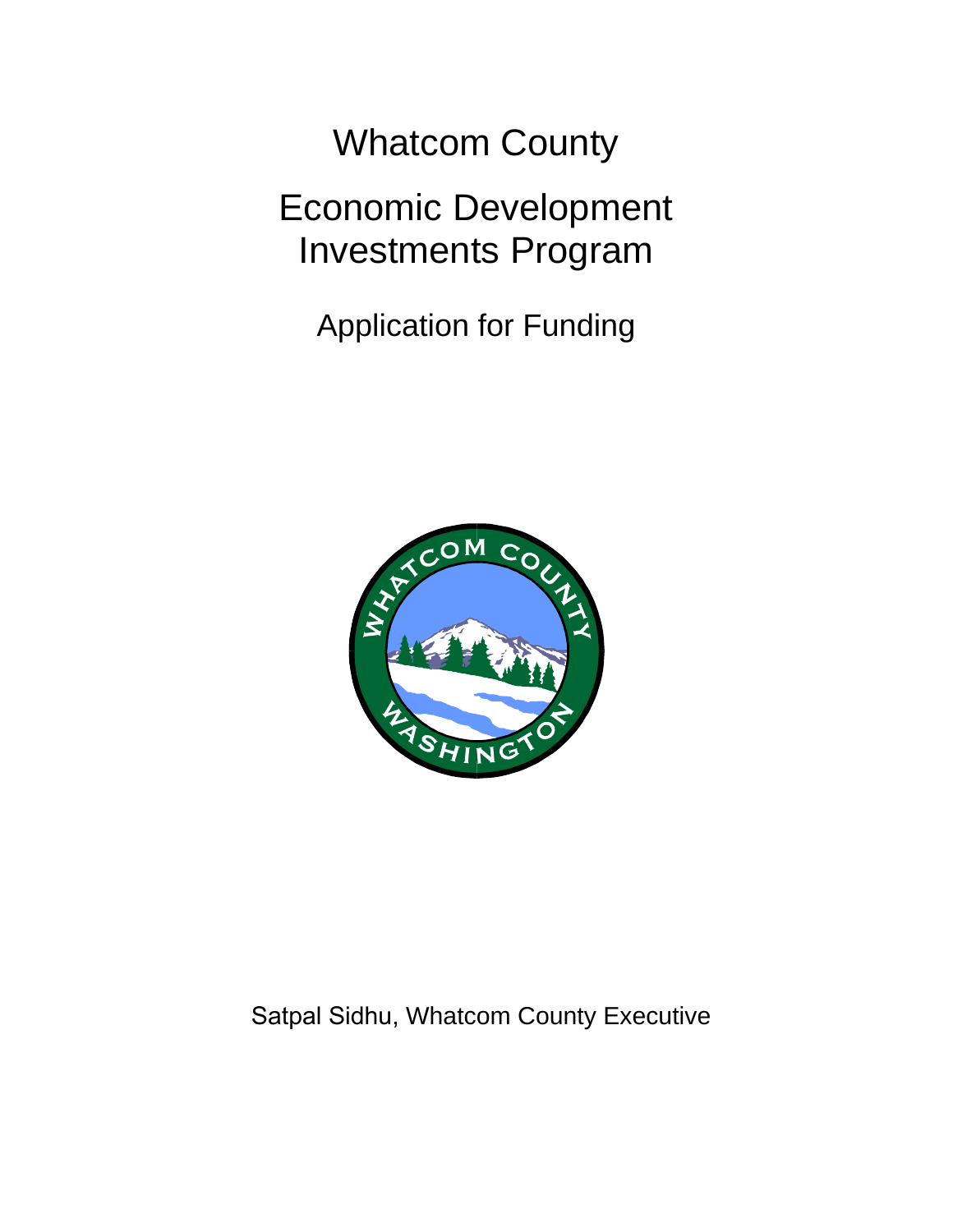*Revolving Loan and Grant Program to Encourage Creation or Retention of Private Sector Jobs*

# **Preliminary Information and Application**

*Note: The intent of this Program is to be consistent with State law, RCW 82.14.370*

- **1. Who is eligible to apply:** Local general or special-purpose governments and higher education.
- **2. What projects are covered:** Construction of publically-owned infrastructure, facilities, and related improvements, which enable or encourage the creation or retention of private sector businesses and jobs in Whatcom County consistent with EDI Program Policy Objectives.
- **3. What activities are fundable:** New construction, refurbishment, replacement, rehabilitation, renovation or repair. Demolition is allowable if tied to construction. Soft costs allowed within scope of construction budget. No land acquisition except right-of-way included in a construction project.
- **4. What can you use the funds for:** Transportation (roads, bridges, rail), utility services (water, sewer, storm, energy, telecom) and public buildings or structures.
- **5. Other Limitations:** Planning/feasibility only projects are not eligible. Minimum local match is 10% of EDI request. EDI Board will make recommendations to the County Council which makes the final decision.

#### **Preferential Project Types**

**First Preference – "JOBS IN HAND PROJECTS"** – These types of projects will allow for the immediate creation and/or retention of jobs by providing public infrastructure that directly supports jobs. A perfect example would be a private business that will build or move into a facility and hire employees if a road is built or if water/sewer lines are extended to the site. These types of proposals would include a commitment by the private sector employer to create jobs and provide private investment.

**Second Preference – "BUILD IT AND JOBS WILL COME PROJECTS"** – These types of projects will construct public infrastructure but are not associated with a specific commitment from a private business to locate and/or create jobs. A perfect example would be the construction of roads and utility infrastructure to serve a new business park that would benefit multiple businesses.

**Third Preference – COMMUNITY ENHANCEMENT PROJECTS"** – These types of projects generally improve the physical appearance or create community assets to enhance the business climate. Examples would be boardwalk, streetscaping, downtown structures, and other publicly-owned facilities that make a community or region more attractive to existing or future businesses.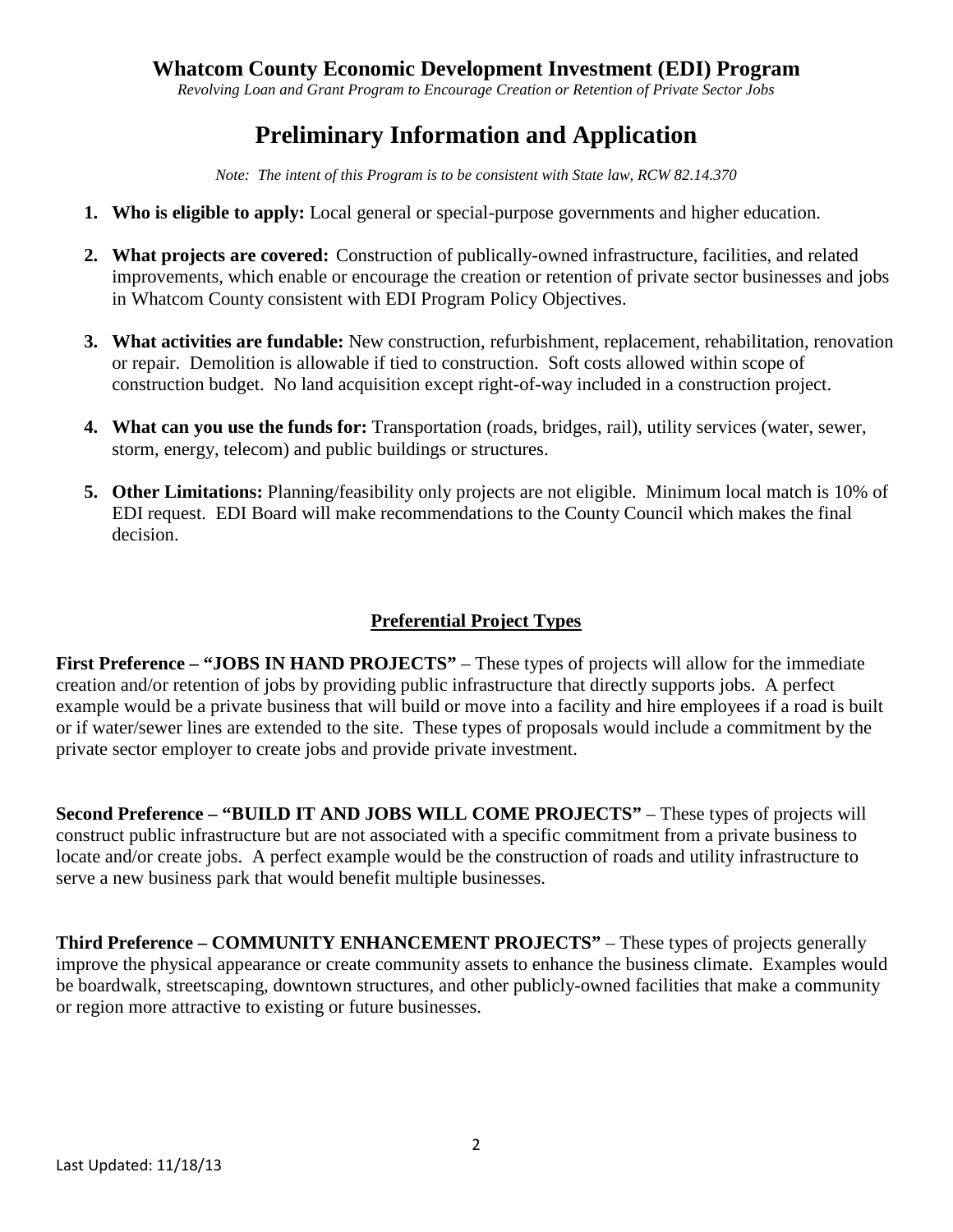*Revolving Loan and Grant Program to Encourage Creation or Retention of Private Sector Jobs*

#### **Preferential Project Terms**

**First Preference – EDI LOAN** – Due to the preferred revolving nature of EDI funds, proposals that are loan only will receive higher scoring. Loan terms and interest rate structure matches the Public Works Trust Fund program. The county will maintain discretion to modify such as including a deferral period.

**Second Preference – LOAN/GRANT COMBINATION –** The preferred combination of grant funds and loan funds is 1/3 grant, 2/3 loan.

**Third Preference – EDI GRANT** – Due to the "one-shot" nature of grants, projects of equal scoring requesting a grant only will be scored lower than another similar project requesting a loan/grant mix.

#### **Preferential\* Project Amounts (Guidelines)**

**JOBS IN HAND PROJECTS -** \$1,000,000 limit if grant only. \$2,000,000 limit if combination of grant and loan. \$3,000,000 limit if loan only.

**BUILD IT AND JOBS WILL COME PROJECTS** - \$500,000 limit if grant only. \$1,000,000 limit if combination of grant and loan. \$1,500,000 limit if loan only.

**COMMUNITY ENHANCEMENT PROJECTS** - \$250,000 limit if grant only. \$500,000 limit if combination of grant and loan. \$750,000 limit if loan only.

\*Based on compelling reasons, the EDI Board and County Council may consider exceptions.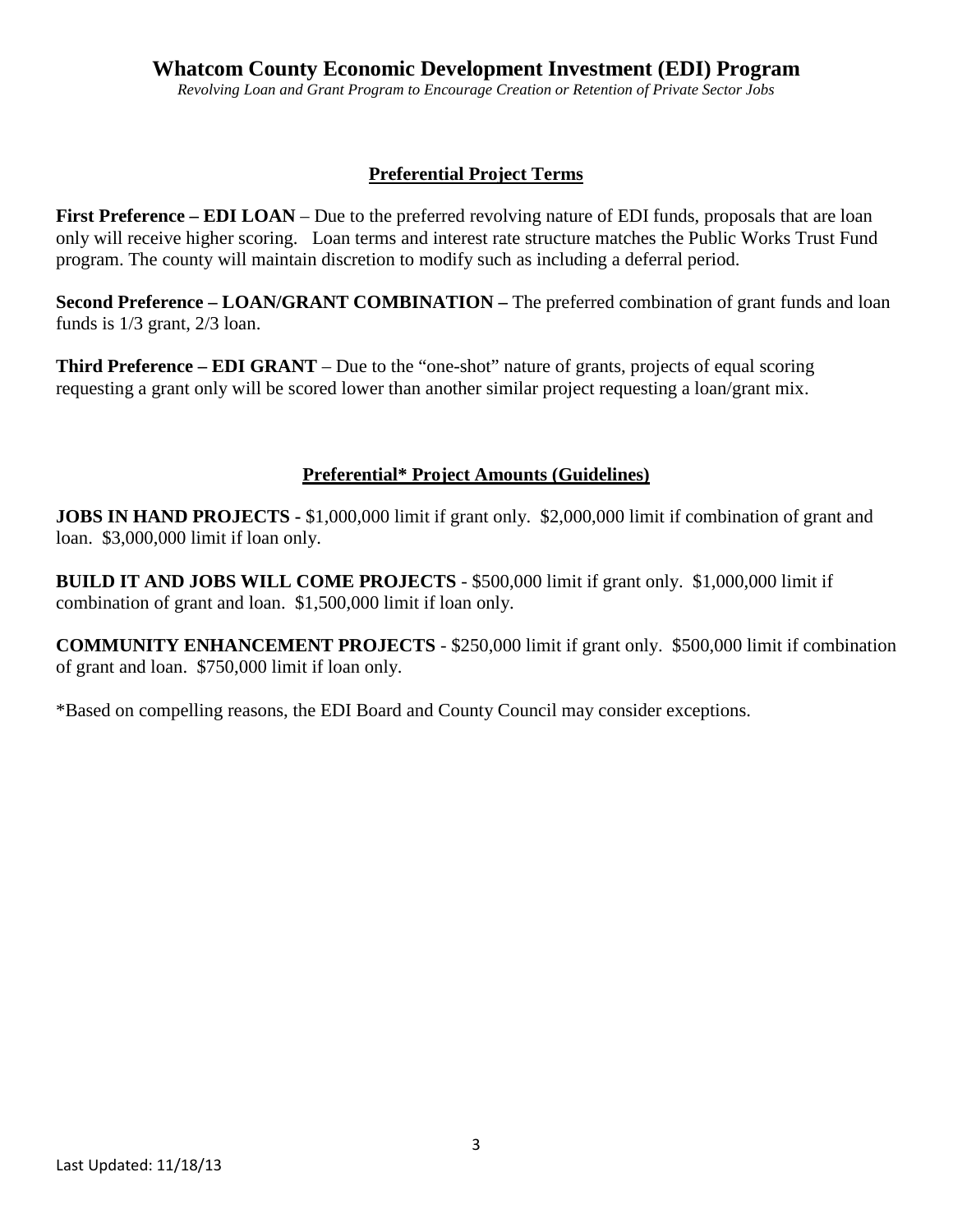*Revolving Loan and Grant Program to Encourage Creation or Retention of Private Sector Jobs*

#### FILLABLE FORM BEGINS HERE

#### **Past Performance**

Have you received EDI Program funding in the past? \_\_\_\_\_\_\_; Yes \_\_\_\_\_\_\_\_\_\_ No

If yes, provide project name and EDI grant/loan awarded: \_\_\_\_\_\_\_\_\_\_\_\_\_\_\_\_\_\_\_\_\_\_\_\_\_\_\_\_\_\_\_\_\_\_\_\_\_\_\_\_\_\_\_

If yes, EDI Program staff and/or the EDI Board may conduct an audit to review performance measures against projected outcomes, such as job creation projections.

\_\_\_\_\_\_\_\_\_\_\_\_\_\_\_\_\_\_\_\_\_\_\_\_\_\_\_\_\_\_\_\_\_\_\_\_\_\_\_\_\_\_\_\_\_\_\_\_\_\_\_\_\_\_\_\_\_\_\_\_\_\_\_\_\_\_\_\_\_\_\_\_\_\_\_\_\_\_\_\_\_\_\_\_\_\_\_\_\_

Has your jurisdiction received any audit findings from the Washington State Auditor in the past 10 years? \_\_\_\_\_\_\_\_ Yes; \_\_\_\_\_\_\_\_ No. If yes, provide details: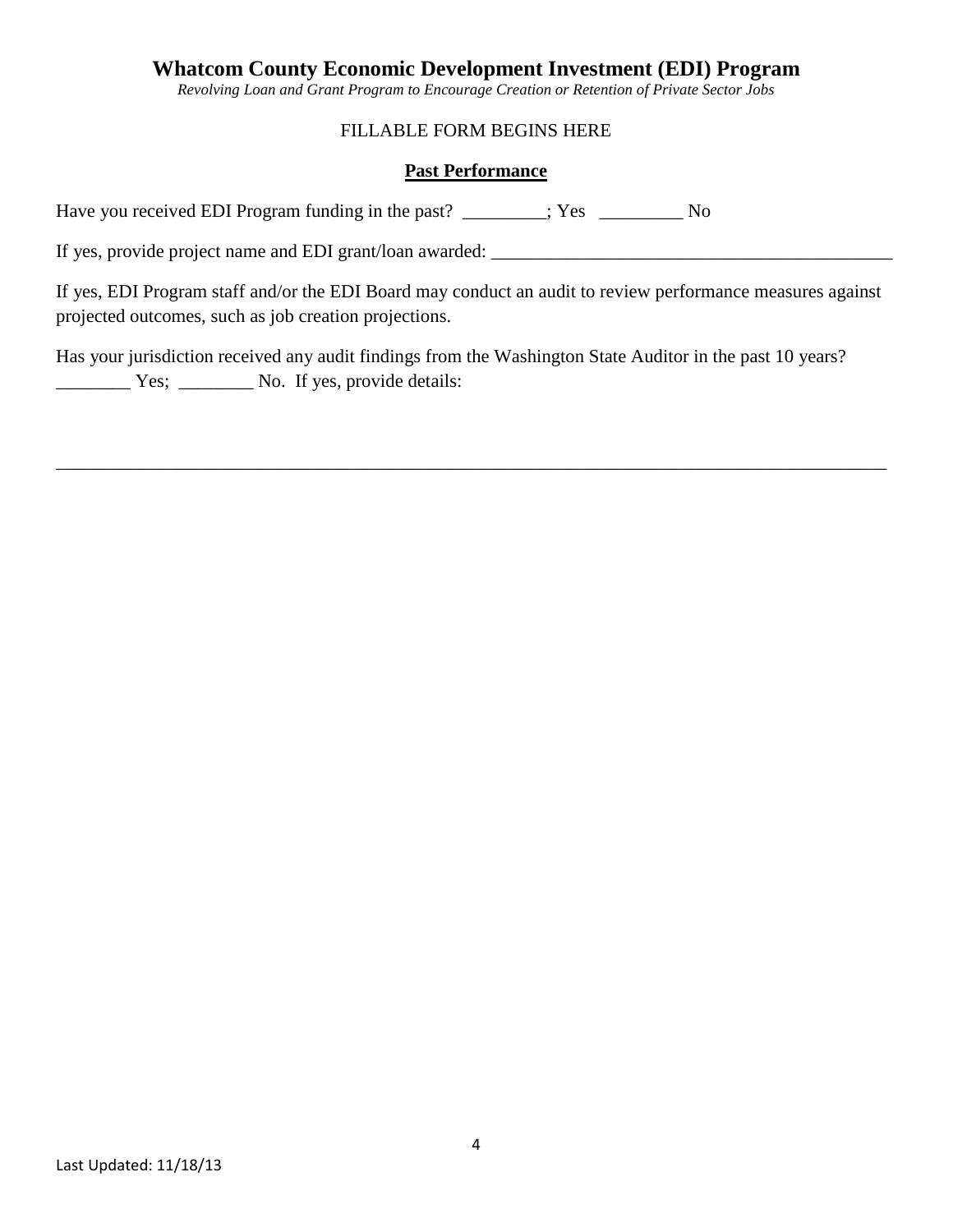### **THRESHOLD PROJECT CRITERIA**

#### *Evidence of Planning*

| YES | NO. |  |  |
|-----|-----|--|--|
| x   |     |  |  |

Project included on an adopted regional economic strategy ("CEDS" list). Project included in the applicant's Comprehensive Plan. Project included in the applicant's Capital Expenditure Plan or adopted budget.

COMMENTS:

# **THRESHOLD PROJECT SCORING**

\_\_\_\_\_\_\_\_\_\_\_\_\_\_\_\_\_\_\_\_\_\_\_\_\_\_\_\_\_\_\_\_\_\_\_\_\_\_\_\_\_\_\_\_\_\_\_\_\_\_\_\_\_\_\_\_\_\_\_\_\_\_\_\_\_\_\_\_

| <b>POINTS</b> | <b>Preferential Project Type</b>       |            |  |  |
|---------------|----------------------------------------|------------|--|--|
|               | Jobs In Hand                           | 10 points  |  |  |
|               | Build It And Jobs Will Come            | 5 points   |  |  |
|               | <b>Community Enhancement</b>           | 2 points   |  |  |
|               | <b>Preferential Project Terms</b>      |            |  |  |
|               | Loan Only                              | 10 points  |  |  |
|               | Loan/Grant                             | 5 points   |  |  |
|               | <b>Grant Only</b>                      | 2 points   |  |  |
|               | <b>Preferential Project Amounts</b>    |            |  |  |
|               | <b>Within Dollar Limits</b>            | 5 points   |  |  |
|               | <b>Outside Preferred Dollar Limits</b> | $0$ points |  |  |
|               |                                        |            |  |  |

TOTAL POINTS **To proceed to other parts of the application and to receive EDI Board review, a proposed project must score 10 or more points on the above section.**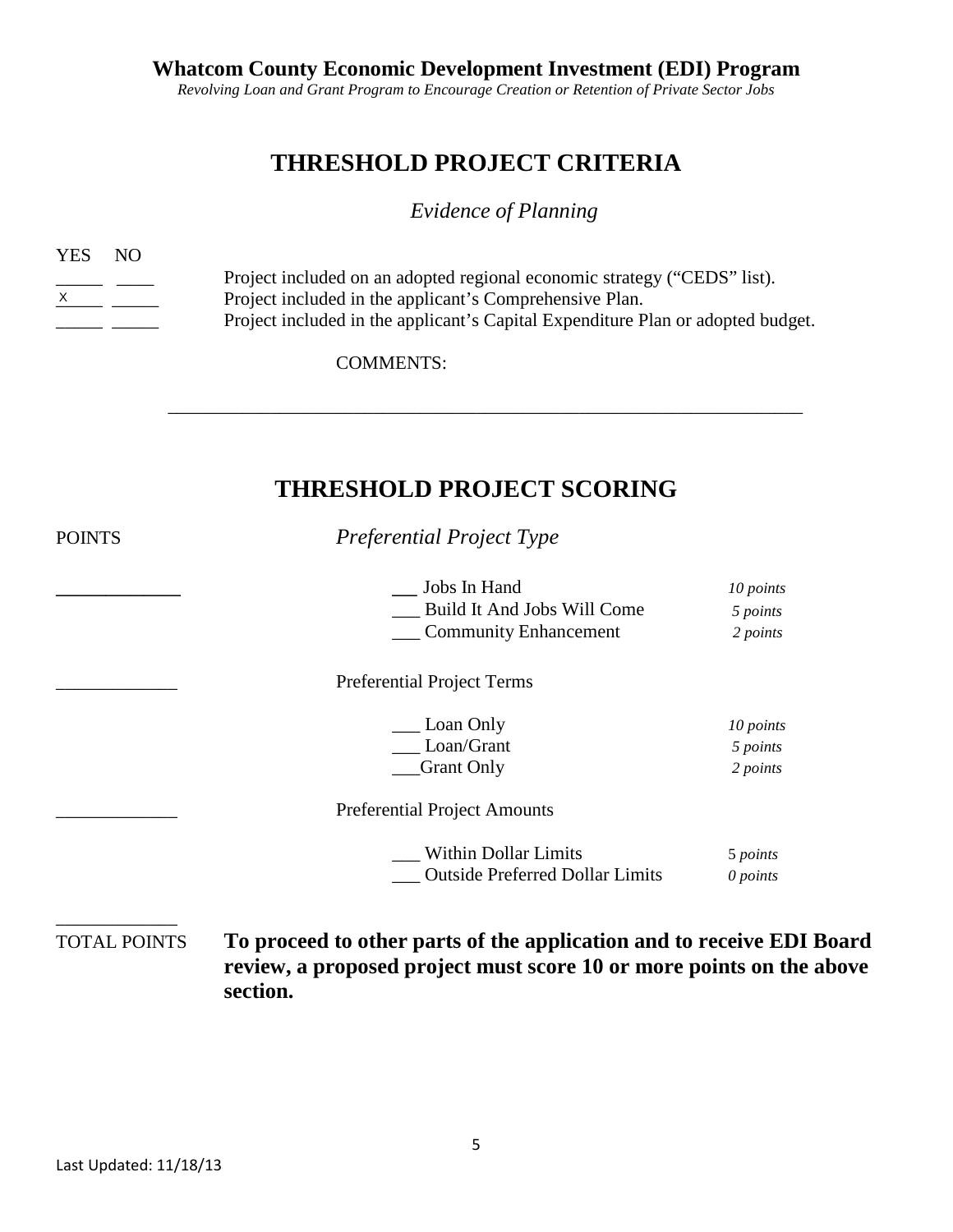*Revolving Loan and Grant Program to Encourage Creation or Retention of Private Sector Jobs*

#### PROJECT APPLICANT

|               | PROJECT TITLE                            |                                                          |  |
|---------------|------------------------------------------|----------------------------------------------------------|--|
|               | PROJECT AMOUNT REQUESTED                 |                                                          |  |
|               |                                          |                                                          |  |
| $\mathsf{\$}$ | Local Match (10% of EDI request minimum) |                                                          |  |
|               | PROJECT TYPE                             |                                                          |  |
| Jobs In Hand  |                                          | <u>Suild It And Jobs Will Come</u> Community Enhancement |  |
|               | PROJECT TERMS                            |                                                          |  |
|               |                                          |                                                          |  |
|               |                                          |                                                          |  |
|               | PROJECT DESCRIPTION<br>(one page limit)  |                                                          |  |

\_\_\_\_\_\_\_\_\_\_\_\_\_\_\_\_\_\_\_\_\_\_\_\_\_\_\_\_\_\_\_\_\_\_\_\_\_\_\_\_\_\_\_\_\_\_\_\_\_\_\_\_\_\_\_\_\_\_\_\_\_\_\_\_\_\_\_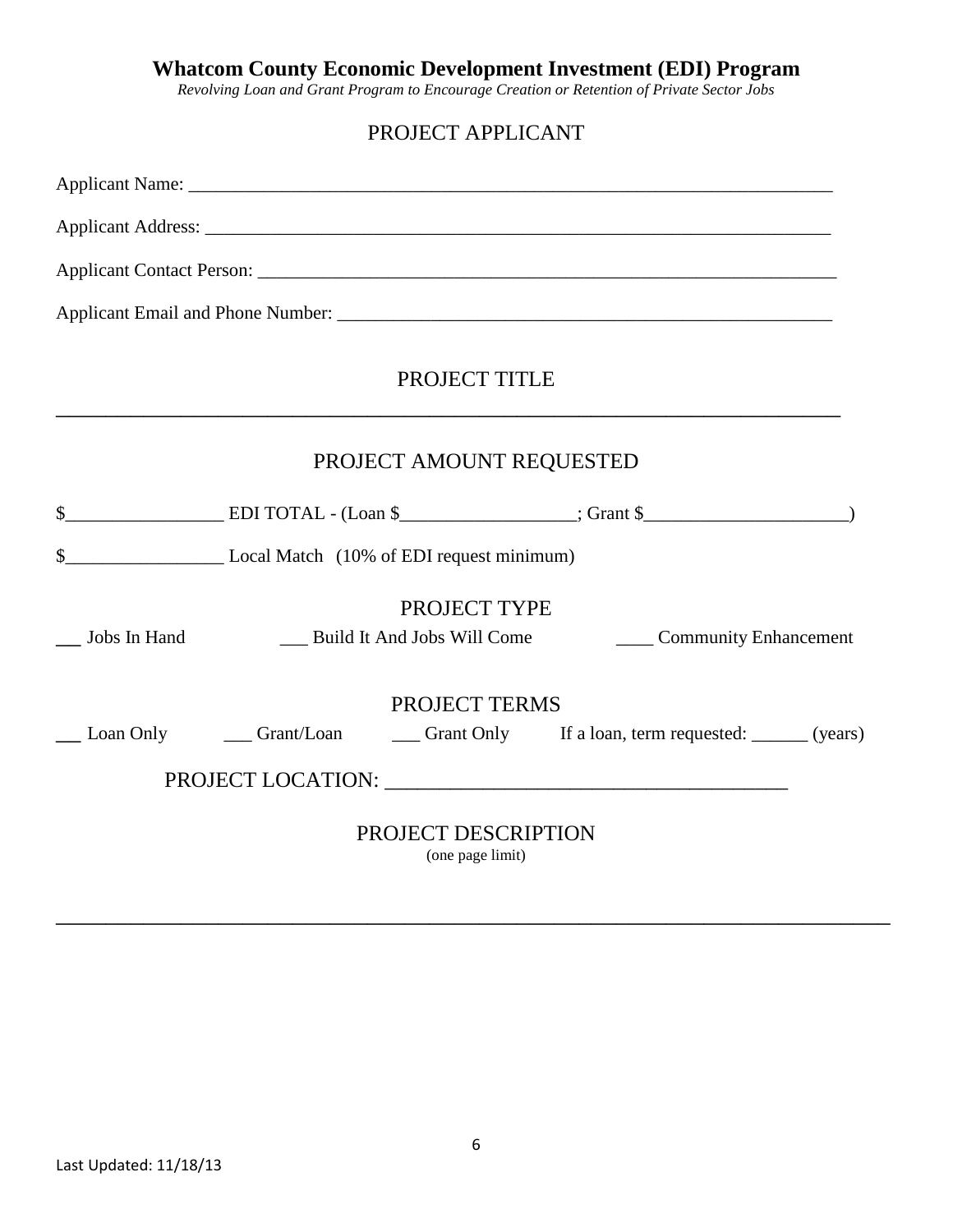PROJECT DESCRIPTION (one page limit)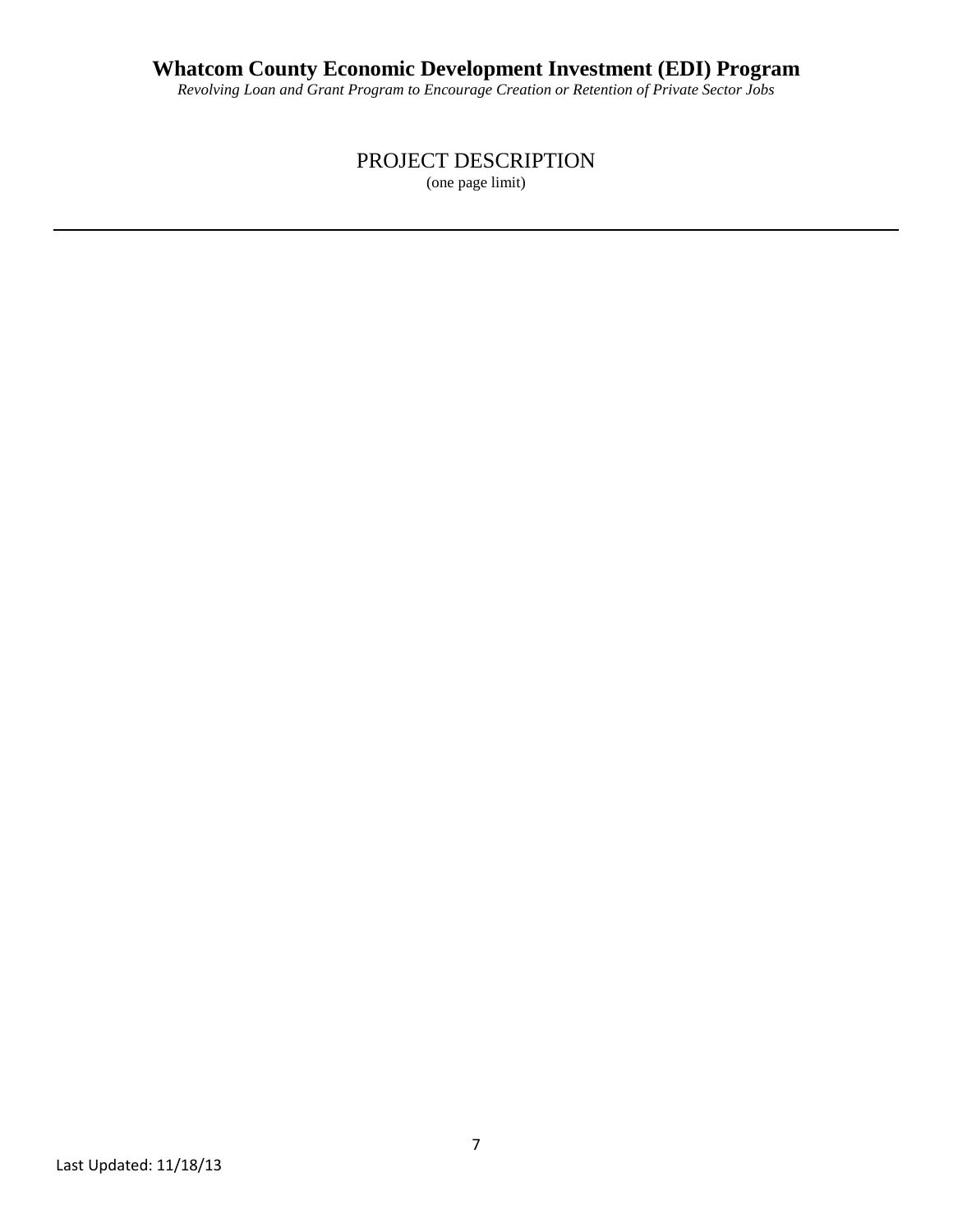*Revolving Loan and Grant Program to Encourage Creation or Retention of Private Sector Jobs*

## **BASIC PROJECT INFORMATION**

1. Complete the public project budget and status of funds below. If EDI funds are approved is funding 100% complete? \_\_\_Yes \_\_\_No Please explain:

Funding Source Amount Planned/Applied For Secured<br>Federal Dollars \$<br>Nes No Yes No Yes No Yes No Secured N Federal Dollars \$\_\_\_\_\_\_\_\_ Yes \_\_\_ No\_\_\_ Yes \_\_\_ No \_\_\_ State Dollars  $\begin{array}{ccc} \text{S} & \text{S} & \text{Yes} & \text{No} & \text{Yes} & \text{Yes} & \text{No} & \text{No} \end{array}$ Local Dollars  $\begin{array}{ccc} \text{\$} & \text{\$} & \text{\$} \text{\$} & \text{\$} \text{\$} \text{Yes} \text{...} \end{array}$  No \_\_\_ Yes \_\_\_ No \_\_\_ EDI Funding  $\sim$  \$\_\_\_\_\_\_\_\_ Yes \_\_\_ No\_\_\_ Yes \_\_\_ Yes \_\_\_ No \_\_\_ TOTAL S

\_\_\_\_\_\_\_\_\_\_\_\_\_\_\_\_\_\_\_\_\_\_\_\_\_\_\_\_\_\_\_\_\_\_\_\_\_\_\_\_\_\_\_\_\_\_\_\_\_\_\_\_\_\_\_\_\_\_\_\_\_\_\_\_\_\_\_\_\_\_\_\_\_\_\_\_\_\_\_\_\_\_\_\_\_\_\_

2. Describe the amount of outside (private) funding committed to the project (eg. Plant and equipment).

\_\_\_\_\_\_\_\_\_\_\_\_\_\_\_\_\_\_\_\_\_\_\_\_\_\_\_\_\_\_\_\_\_\_\_\_\_\_\_\_\_\_\_\_\_\_\_\_\_\_\_\_\_\_\_\_\_\_\_\_\_\_\_\_\_\_\_\_\_\_\_\_\_\_\_\_\_\_\_\_\_\_\_\_\_\_\_

\_\_\_\_\_\_\_\_\_\_\_\_\_\_\_\_\_\_\_\_\_\_\_\_\_\_\_\_\_\_\_\_\_\_\_\_\_\_\_\_\_\_\_\_\_\_\_\_\_\_\_\_\_\_\_\_\_\_\_\_\_\_\_\_\_\_\_\_\_\_\_\_\_\_\_\_\_\_\_\_\_\_\_\_\_\_\_

- 3. Describe the public infrastructure being proposed. Include engineering estimates and a site map detailing the proposed improvements as Attachments A and B.
- 4. Describe how these improvements will enhance or encourage community vitality and stimulate other private development in the area.

\_\_\_\_\_\_\_\_\_\_\_\_\_\_\_\_\_\_\_\_\_\_\_\_\_\_\_\_\_\_\_\_\_\_\_\_\_\_\_\_\_\_\_\_\_\_\_\_\_\_\_\_\_\_\_\_\_\_\_\_\_\_\_\_\_\_\_\_\_\_\_\_\_\_\_\_\_\_\_\_\_\_\_\_\_\_\_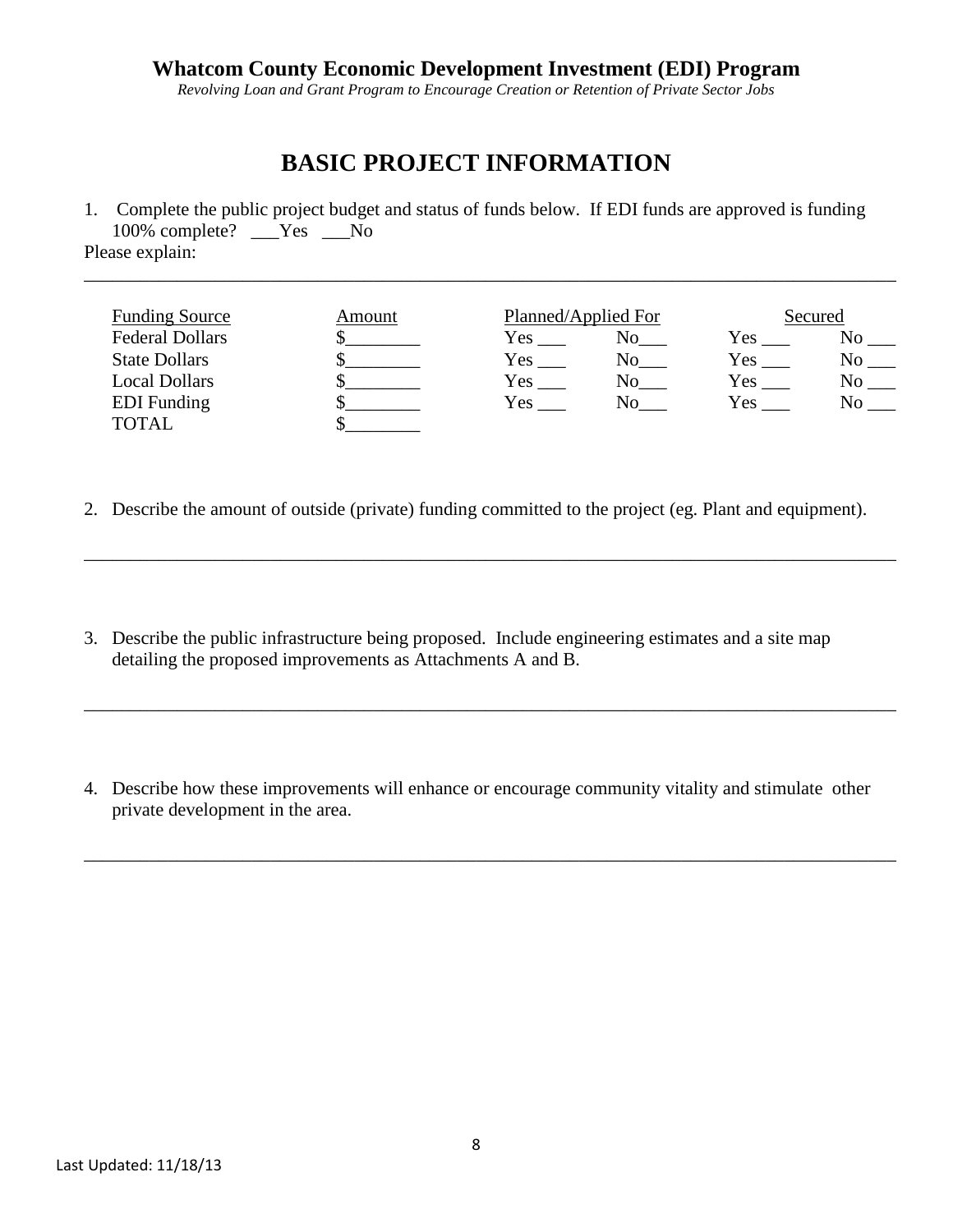*Revolving Loan and Grant Program to Encourage Creation or Retention of Private Sector Jobs*

5. List all permits and environmental reviews required for the public project and detail their status (completed, in-process, etc.)

|                                    | In Process | Date Completed |
|------------------------------------|------------|----------------|
| Preliminary Engineering            |            |                |
| <b>Environmental Review</b>        |            |                |
| Design Engineering                 |            |                |
| Right-of-Way                       |            |                |
| <b>Construction Permits</b>        |            |                |
| <b>Environmental Permits</b>       |            |                |
| <b>Bid Documents</b>               |            |                |
| <b>Award Construction Contract</b> |            |                |
| <b>Begin Construction</b>          |            |                |
| <b>Project Operational</b>         |            |                |
|                                    |            |                |

- 6. Are any other public jurisdictions involved in this project? If so, in what way?
- 7. Who will maintain the public facility/infrastructure to be completed with EDI funds? Will this project impact utility rates within the jurisdiction?

\_\_\_\_\_\_\_\_\_\_\_\_\_\_\_\_\_\_\_\_\_\_\_\_\_\_\_\_\_\_\_\_\_\_\_\_\_\_\_\_\_\_\_\_\_\_\_\_\_\_\_\_\_\_\_\_\_\_\_\_\_\_\_\_\_\_\_\_\_\_\_\_\_\_\_\_\_\_\_\_\_\_\_\_\_\_\_

\_\_\_\_\_\_\_\_\_\_\_\_\_\_\_\_\_\_\_\_\_\_\_\_\_\_\_\_\_\_\_\_\_\_\_\_\_\_\_\_\_\_\_\_\_\_\_\_\_\_\_\_\_\_\_\_\_\_\_\_\_\_\_\_\_\_\_\_\_\_\_\_\_\_\_\_\_\_\_\_\_\_\_\_\_\_\_

8. Will this project directly generate a revenue stream that could be used to repay an EDI loan? Will this project spur indirect revenues that could be used to repay an EDI loan? If no to either question – why?

\_\_\_\_\_\_\_\_\_\_\_\_\_\_\_\_\_\_\_\_\_\_\_\_\_\_\_\_\_\_\_\_\_\_\_\_\_\_\_\_\_\_\_\_\_\_\_\_\_\_\_\_\_\_\_\_\_\_\_\_\_\_\_\_\_\_\_\_\_\_\_\_\_\_\_\_\_\_\_\_\_\_\_\_\_\_\_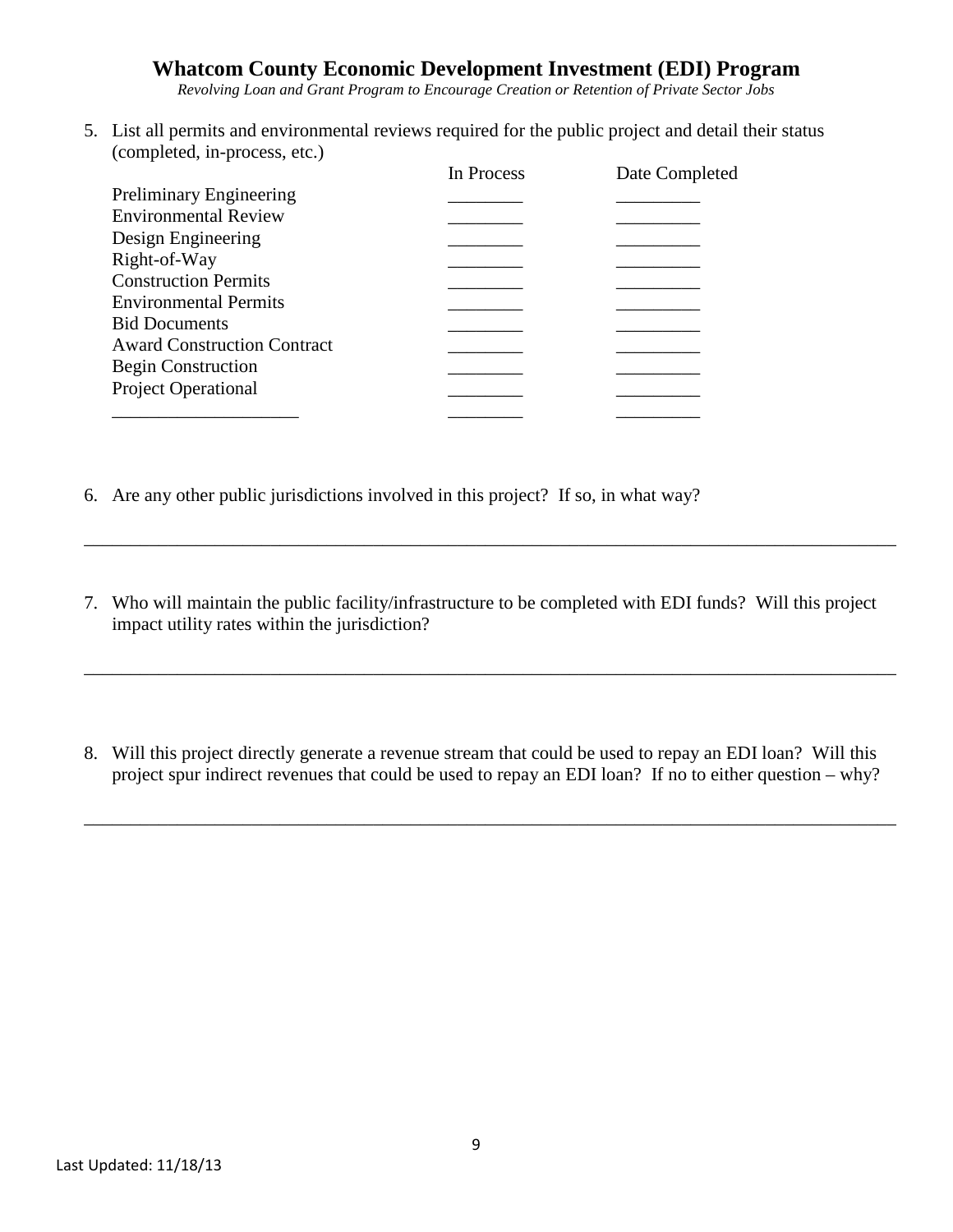*Revolving Loan and Grant Program to Encourage Creation or Retention of Private Sector Jobs*

9. What other revenue sources are available for this project and have they been considered. This includes forming a Local Improvement District (LID or ULID), issuing Councilmatic Bonds, Revenue Bonds, or other source(s).

10. Describe the private development project that will be supported by this public facility project. If there is a committed private sector partner include Contingency Agreement (Attachment C).

\_\_\_\_\_\_\_\_\_\_\_\_\_\_\_\_\_\_\_\_\_\_\_\_\_\_\_\_\_\_\_\_\_\_\_\_\_\_\_\_\_\_\_\_\_\_\_\_\_\_\_\_\_\_\_\_\_\_\_\_\_\_\_\_\_\_\_\_\_\_\_\_\_\_\_\_\_\_\_\_\_\_\_\_\_

\_\_\_\_\_\_\_\_\_\_\_\_\_\_\_\_\_\_\_\_\_\_\_\_\_\_\_\_\_\_\_\_\_\_\_\_\_\_\_\_\_\_\_\_\_\_\_\_\_\_\_\_\_\_\_\_\_\_\_\_\_\_\_\_\_\_\_\_\_\_\_\_\_\_\_\_\_\_\_\_\_\_\_\_\_\_\_

11. Explain why the private development requires the proposed public improvement(s).

12. What is the status of the associated private development review and permits. List all permits required and give the current status (applied for, being reviewed, issued).

\_\_\_\_\_\_\_\_\_\_\_\_\_\_\_\_\_\_\_\_\_\_\_\_\_\_\_\_\_\_\_\_\_\_\_\_\_\_\_\_\_\_\_\_\_\_\_\_\_\_\_\_\_\_\_\_\_\_\_\_\_\_\_\_\_\_\_\_\_\_\_\_\_\_\_\_\_\_\_\_\_\_\_\_\_\_\_

|                              | In Process | Date Completed |
|------------------------------|------------|----------------|
| <b>Environmental Review</b>  |            |                |
| <b>Construction Permits</b>  |            |                |
| <b>Environmental Permits</b> |            |                |
|                              |            |                |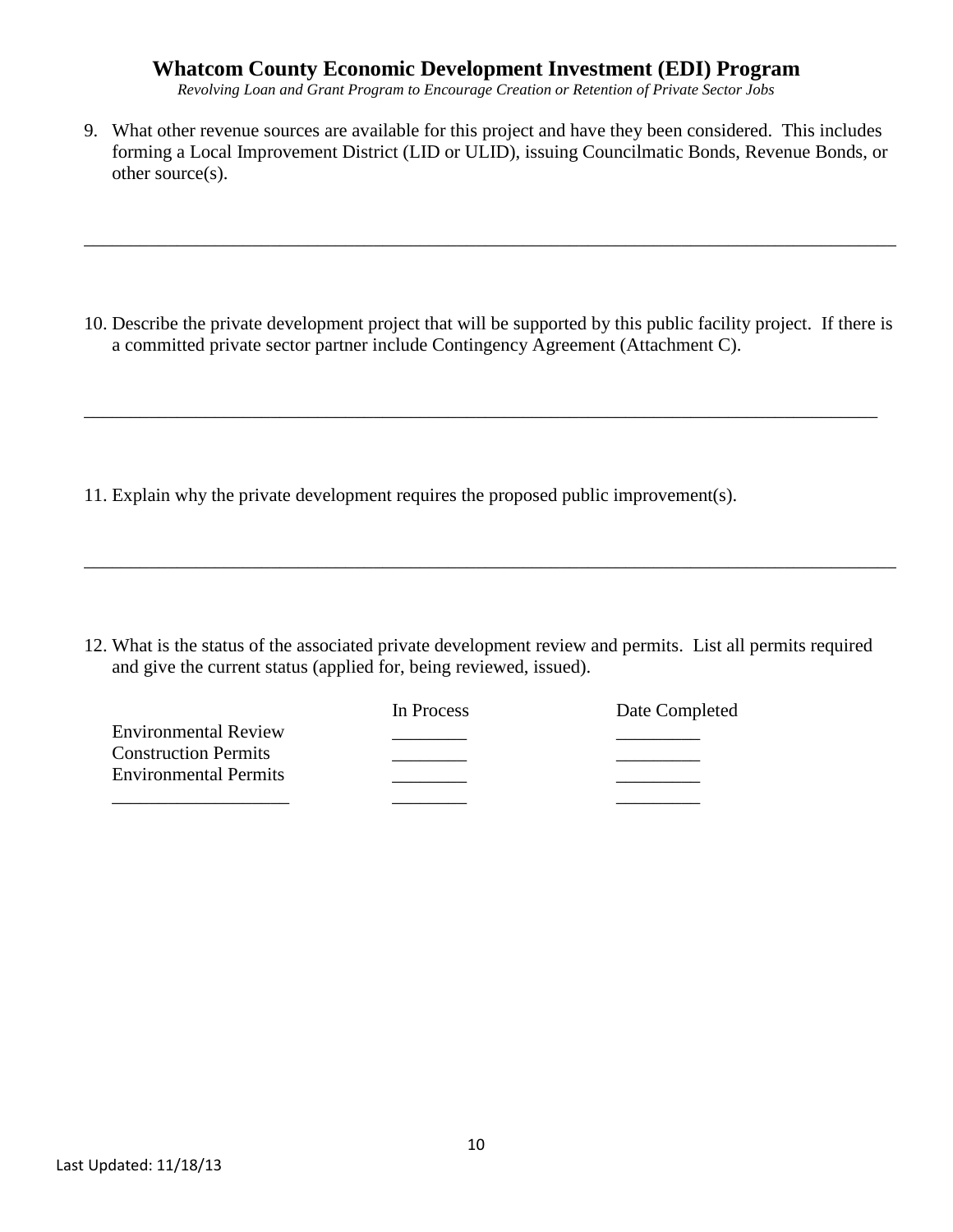*Revolving Loan and Grant Program to Encourage Creation or Retention of Private Sector Jobs*

13. Describe the type of industry or economic activity the public development will attract. What is the strategy to attract industry to the project site?

\_\_\_\_\_\_\_\_\_\_\_\_\_\_\_\_\_\_\_\_\_\_\_\_\_\_\_\_\_\_\_\_\_\_\_\_\_\_\_\_\_\_\_\_\_\_\_\_\_\_\_\_\_\_\_\_\_\_\_\_\_\_\_\_\_\_\_\_\_\_\_\_\_\_\_\_\_\_\_\_\_\_\_\_\_\_\_

14. List the number of projected jobs, by type, to be retained and/or created by the private entity.

|                       | Current Jobs       | # Of Jobs      | # Of Jobs Created  | Hourly Wage of | Local           |
|-----------------------|--------------------|----------------|--------------------|----------------|-----------------|
|                       | Retained** (In     | Created Year 1 | by Year 5 (In      | current or new | Occupational    |
|                       | FTE <sub>s</sub> ) | (In FTEs)      | FTE <sub>s</sub> ) | position       | Hourly Wages*** |
| Occupation            |                    |                |                    |                |                 |
| Mgmt./Admin*          |                    |                |                    |                | N/A             |
| Technical/Prof        |                    |                |                    |                |                 |
| Office/Clerical       |                    |                |                    |                |                 |
| Production            |                    |                |                    |                |                 |
| <b>Sales</b>          |                    |                |                    |                |                 |
| <b>Skilled Crafts</b> |                    |                |                    |                |                 |
| Others                |                    |                |                    |                |                 |
| Totals                |                    |                |                    |                |                 |
|                       |                    |                |                    | N/A            | N/A             |

 *\* Indicate Management positions in annual salary.*

 *\*\* Retained jobs are defined as jobs that would otherwise be lost from the county without this project.*

*\*\*\* This column will be populated with data from the state before application is distributed and revised annually.*

\_\_\_\_\_\_\_\_\_\_\_\_\_\_\_\_\_\_\_\_\_\_\_\_\_\_\_\_\_\_\_\_\_\_\_\_\_\_\_\_\_\_\_\_\_\_\_\_\_\_\_\_\_\_\_\_\_\_\_\_\_\_\_\_\_\_\_\_\_\_\_\_\_\_\_\_\_\_\_\_\_\_\_\_\_\_\_\_\_

a. Projected annual gross payroll for all job classifications \$\_

b. Describe fringe benefits the company offers to regular full time employees? ( health insurance, retirement plans, etc.)